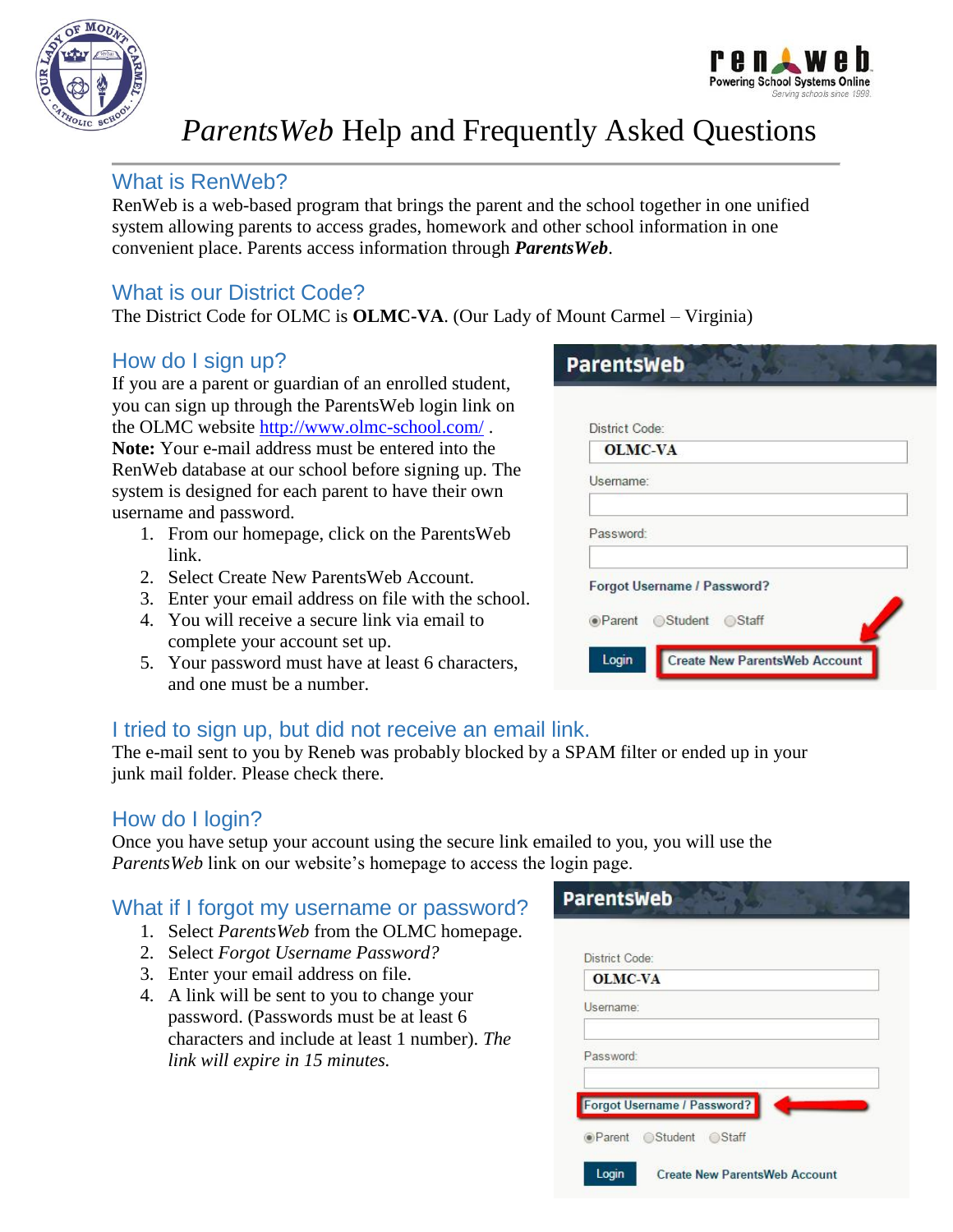#### What if I did not receive the link to reset my password?

The e-mail sent to you by RenWeb was probably blocked by a SPAM filter or ended up in your junk mail folder. Please check there.

#### I get a message that says Invalid Credentials when I try to login to ParentsWeb.

This means the password you are entering doesn't match the username. Make sure your username is correct and reenter your password. If you continue to have trouble, your password may need to be reset (see *Forget Username/Password* above.)

#### I'm getting an error that says User not Correctly Configured.

This message either means you have not been activated to have access to ParentsWeb, or there is an issue with your account. Contact [ctucker@olmc-school.com](mailto:ctucker@olmc-school.com) or [kcoulson@olmc-school.com](mailto:kcoulson@olmc-school.com) for assistance.

#### How do I change my username and/or password?

If you are able to login to ParentsWeb, you may change your username or password.

- 1. Login to *ParentsWeb*.
- 2. Click *Family Information*.
- 3. Click *Change Password*.
- 4. Enter and confirm your new information.
- 5. Click *Submit*.

## How do I update my name, address, and phone number in ParentsWeb? How can I update Emergency Contacts for my students? How do I alert you to Allergies?

You can update your name, address, phone number, Emergency Contacts, Medical Information and more. Note: This form is a request. It may take up to 2 business days for the information to be updated in your view.

- 1. Login to ParentsWeb
- 2. Select School Information on the left-hand menu.
- 3. Select Web Forms.
- 4. Select Family Demographic Information Form.
- 5. View and submit changes.
- 6. SPECIAL NOTES:
	- a. Changes may take 2 business days to be approved and updated in your view.
	- b. Changes for one member in a household, should "flow" to all other members of that household – you only need to submit one change for address, phone number.
	- c. If you no longer have a landline, we will use "Mom's cell phone number as the family's Home number.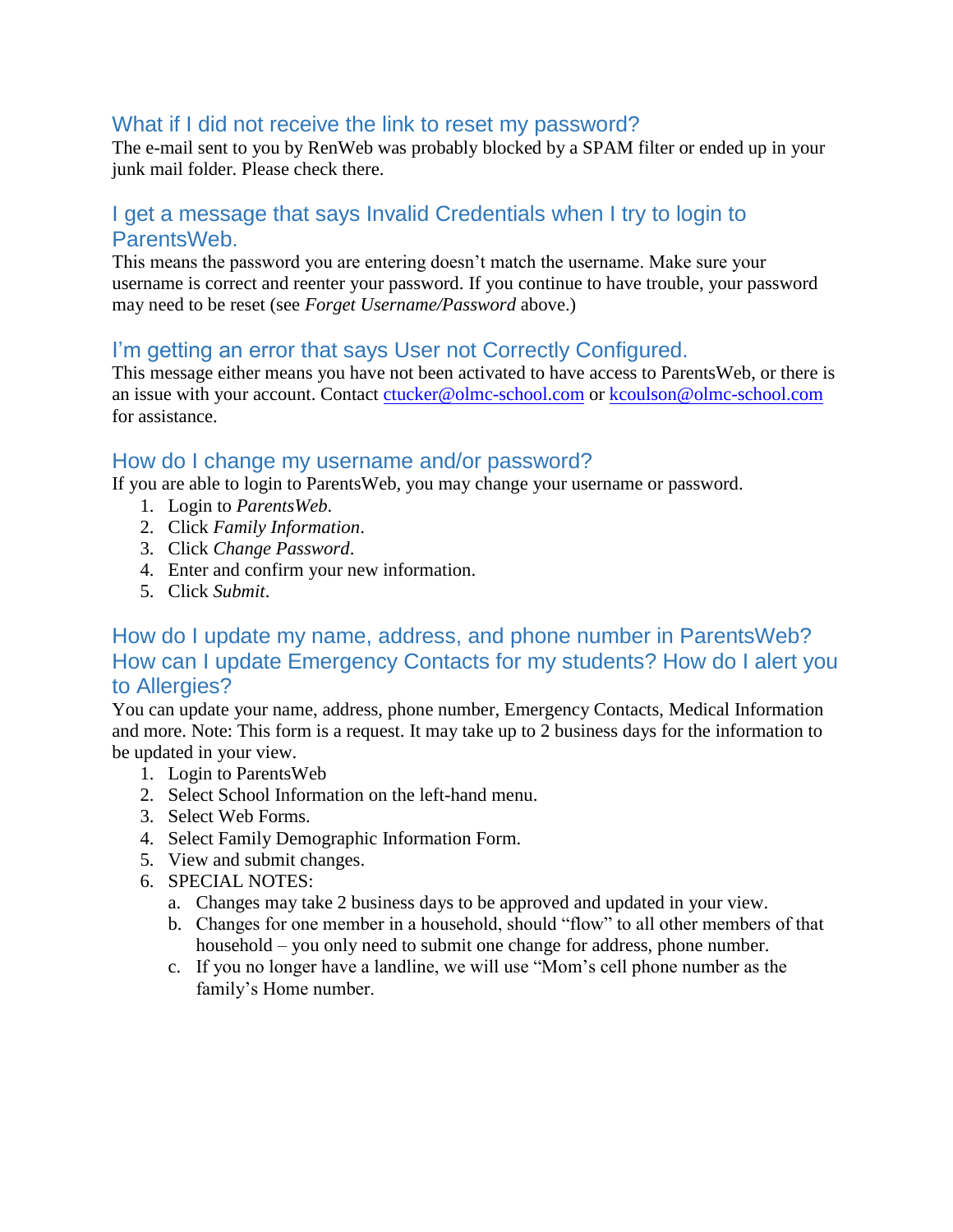#### How do I update my service hours in RenWeb?

After you login to Renweb, click on "Family Information". On the right hand side, click the tab labeled "Service Hours". Next, click the tab – "Add Service Hours". Fill in the form and click "Save".

#### What if I no longer have a landline/home phone number? My wife's cell phone is appearing as my Home phone number.

Many of our directories and reports require a Home phone number for your student. All family members are "linked" and share a home phone number. If you no longer have a landline, we will enter the mother's cell phone number in its place.

#### Who else can see my home address, email address and phone number on ParentsWeb? Can I turn these off?

Any other parent or student at your school who has access to ParentsWeb can see these items. You can control what others see by going to the Family Demographic Information Form (in the School Information – Web Forms section). Once in *Web Forms* click *Custodial Parent Form* and scroll down to select what you wish others to see under *Parent Preferences*.

#### Who else can see my family demographic information?

Only persons in your own family and staff members have access to your demographic information.

#### My family's information is not appearing correctly, who do I ask to correct this? How do I remove or add a parent to my family?

In the cases of custody issues or blended families, it may be necessary to contact the school to set your family's information correctly. Please contact Christine Tucker at [ctucker@olmc](mailto:ctucker@olmc-school.com)[school.com](mailto:ctucker@olmc-school.com) and she will be glad to help you set this up correctly.

#### How do I check my child's homework assignments?

- 1. Login to *ParentsWeb*.
- 2. Select *School Information*.
- 3. Select *Calendar*.
- 4. Select the *My Homework* tab. This will display all of the homework for your child regardless of where the teacher entered it. It will also display all of your children's homework if you have more than one child.
- 5. OR Select *Student Information*.
- 6. Select *Student Home*.
- 7. Select Individual Student and *Homework by Date* or *Homework by Subject*.

#### How do I check my child's grades?

- 1. Login to *ParentsWeb*.
- 2. Select *School Information*.
- 3. Select *Grades*.
- 4. Select the class that you wish to view from the dropdown menu.